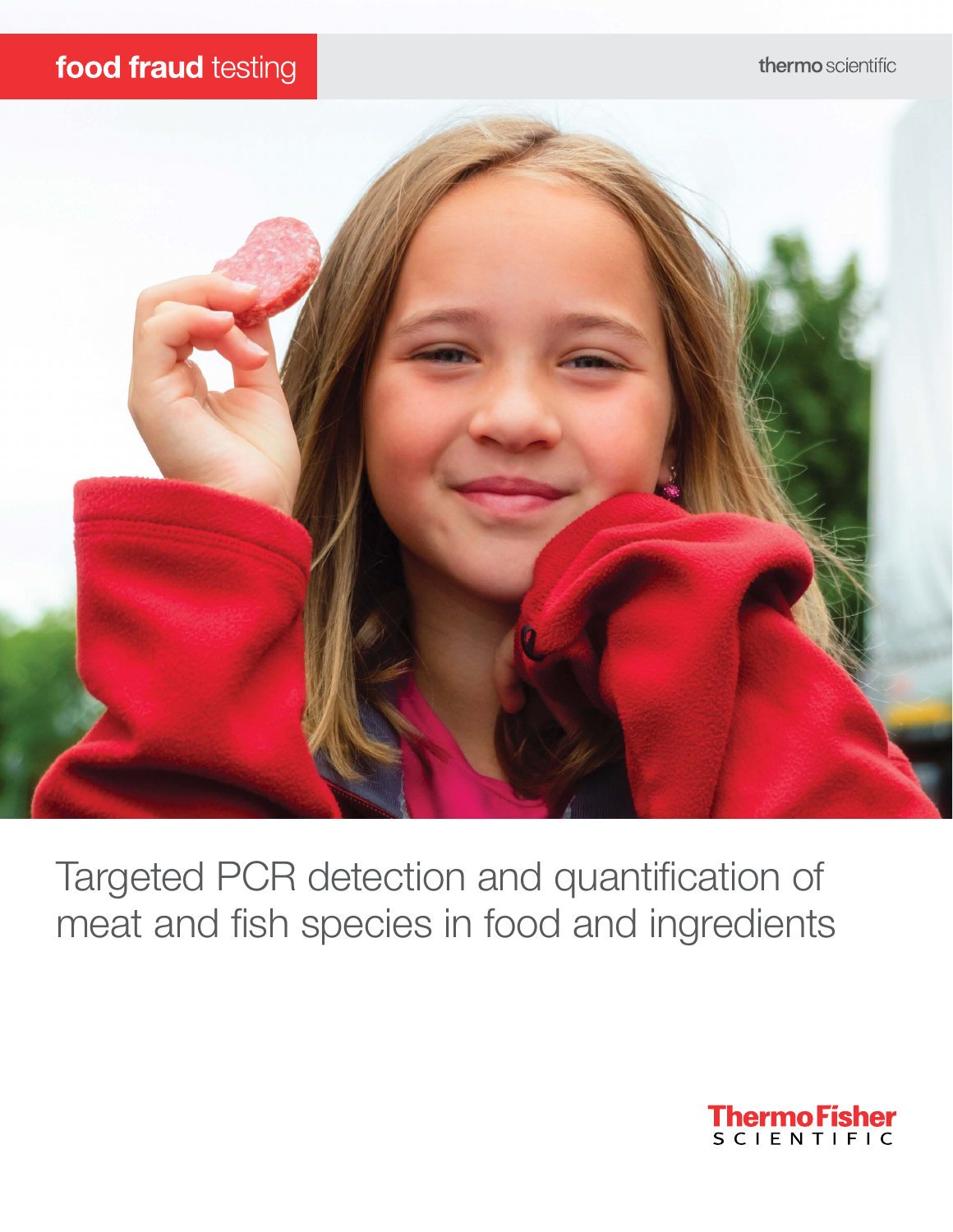# Extraction, detection and quantification of targeted species

Identification of meat and fish species present in food and ingredient samples is an essential step for verification of origin and traceability of raw materials, as well as for quality control of handling and cleaning processes in production lines. In collaboration with Imegen\*, we offer a broad portfolio of real-time PCR-based species detection and quantification solutions. These highly sensitive Thermo Scientific™ RapidFinder™ Meat ID Kits enable detection to below the officially required limits (ref. EU No 51/2013 of 16 Jan 2013, amending reg. EU No 152/2009):



#### High sample input:

Test up to 20 g of homogenized sample providing high sensitivity.

#### Reliable:

Removes inhibitors and isolates high purity DNA.

#### Easy to use:

Minimal handling steps. No toxic reagents.

Internal Positive Control (IPC) allows ruling out inhibitors during PCR.

#### High sensitivity:

Limit of detection of 0.01% (w/w) in fresh meat.

Internal Positive Control (IPC) for quantification of PCR inhibitors.

Limit of detection of 0.05% (w/w) in

High sensitivity:

fresh meat.

Imegen = Instituto de Medicina Genomica, Valencia Spain

Mitochondrial DNA (mtDNA) is a multi-copy DNA target, as mammalian cells contain several copies of mtDNA per cell. The RapidFinder ID Kits and RapidFinder Quant Multi-Meat Set, detect mitochondrial DNA, giving the assay a very high sensitivity and making the assay applicable to be used with processed food.

<sup>\*\*\*</sup> Quantification assay is based on two absolute quantifications: the total amount of species DNA (using RapidFinder species ID Kit and RapidFinder Quant Multi-Meat Set), and the total amount of animal present in one sample using the RapidFinder Quant Multi-Meat Set.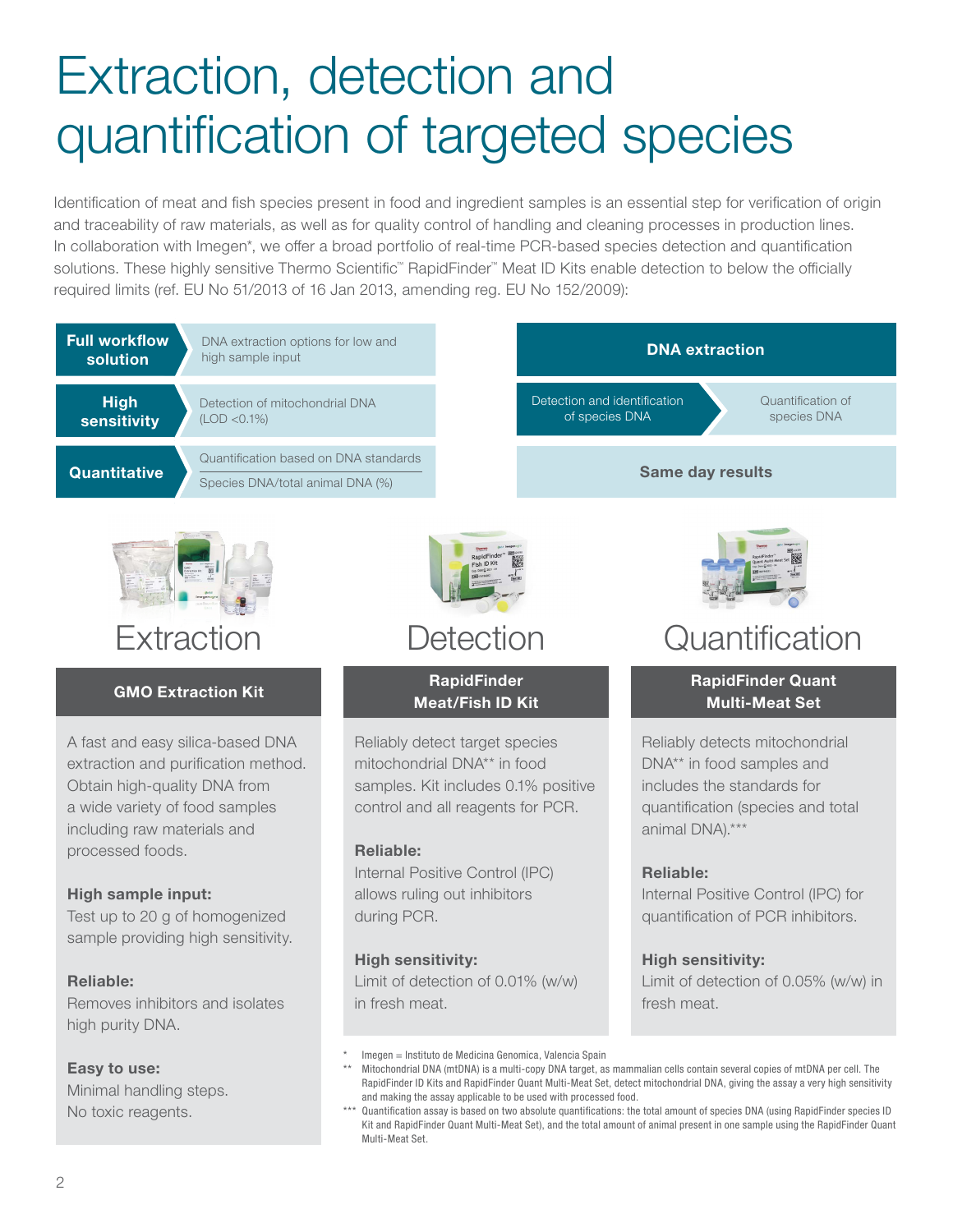#### Choice of protocols: Low and high throughput options to fit your needs

Manual sample preparation for lower throughput (throughput dependent on centrifuge capacity), and semi-automated sample preparation processing with Thermo Scientific™ KingFisher™ mL Food Protection System (suitable for processing 15 samples per run) and the Thermo Scientific™ KingFisher™ Flex Purification Instrument\* (suitable for processing up to 96 samples per run).



Thermo Scientific KingFisher mL Food Protection System

#### Validation data

Validation study reports are available upon request. Example data is shown in Table 1 and Table 2 below.

#### Specificity assay of the RapidFinder Chicken ID Kit

Table 1. Example of data included in validation study report. Analyses were performed using DNA from raw and processed meat.

| <b>Meat species</b> | <b>Result</b> |  |
|---------------------|---------------|--|
| Horse               | Not detected  |  |
| Mule                | Not detected  |  |
| Donkey              | Not detected  |  |
| <b>Beef</b>         | Not detected  |  |
| Swine               | Not detected  |  |
| <b>Buffalo</b>      | Not detected  |  |
| Deer                | Not detected  |  |
| Chicken             | Detected      |  |
| Turkey              | Not detected  |  |
| <b>Duck</b>         | Not detected  |  |
| Ostrich             | Not detected  |  |
| Goose               | Not detected  |  |
| Human               | Not detected  |  |

#### A flexible Real-Time PCR platform for all your food testing needs

Species ID and Quantification kits are optimized for use on the Applied Biosystems™ QuantStudio™ 5 Food Safety Real-Time PCR System or the Applied Biosystems™ Food Safety Real-Time PCR System.

#### Repeatability assay for the RapidFinder Chicken ID Kit

Table 2. Example of data included in validation study report. Analyses were performed using DNA from pure meat. The standards used were mixes with 0.1% chicken/turkey, 0.01% chicken/turkey and 0.1% chicken/swine. Seven replicates of three different samples of DNA extracted from meat were analyzed.

| <b>Standard used</b> |               | <b>Technician 1 Technician 2</b> |
|----------------------|---------------|----------------------------------|
| 0.1% chicken/turkey  | $100\% (7/7)$ | $100\% (7/7)$                    |
| 0.01% chicken/turkey | $100\%$ (7/7) | $100\% (7/7)$                    |
| 0.1% chicken/swine   | 100% (7/7)    | 100% (7/7)                       |



\*Speak to your account manager about how to order the Thermo Scientific KingFisher Flex Purification System.